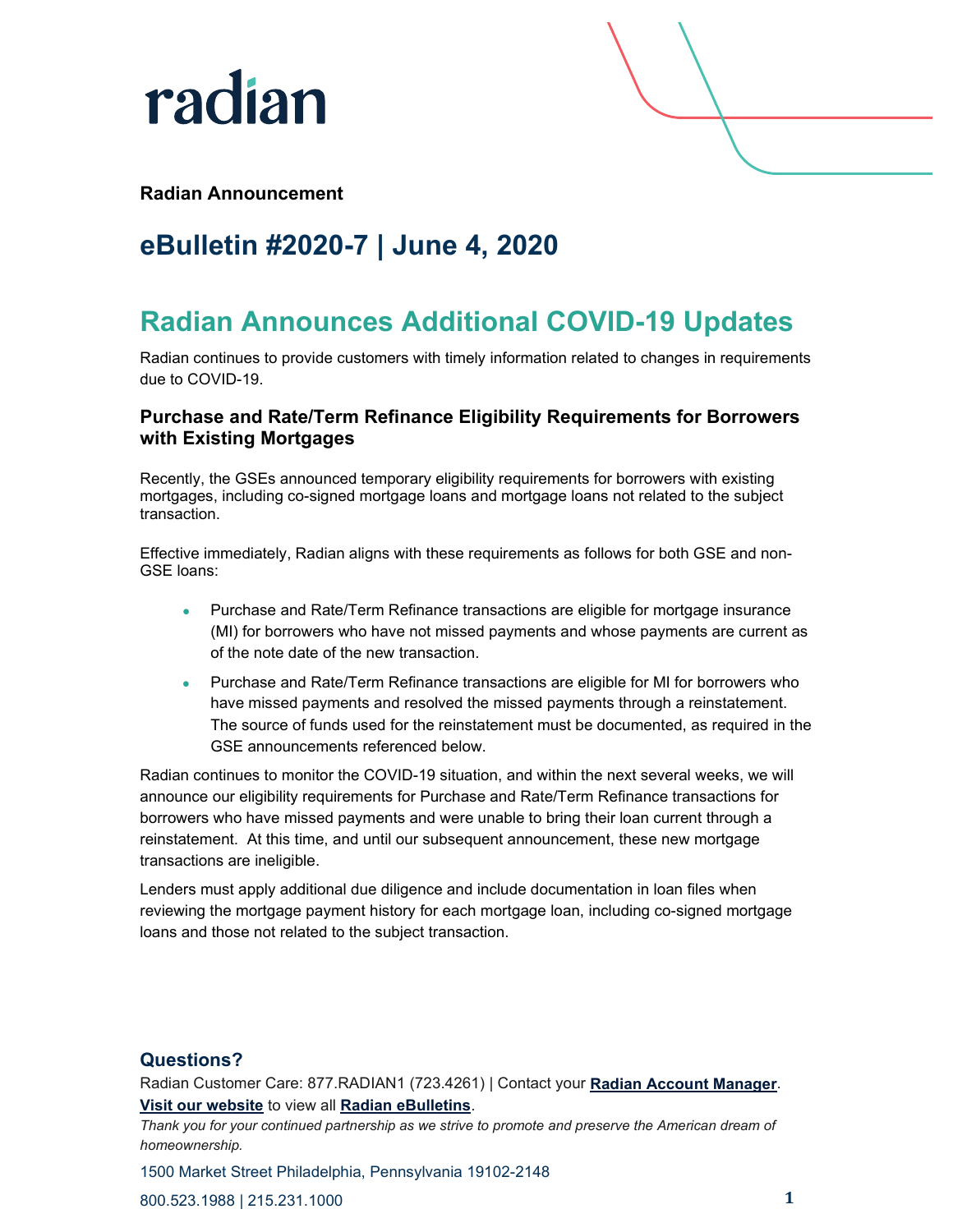# radian

# **Self-Employment Income, Foreclosure Moratorium, and the Payment Deferral Workout Program**

Radian aligns with the following GSE updates and requirements:

- For borrowers using self-employment income to qualify, lenders must meet the requirement to obtain additional documentation and complete additional income analysis, to determine income stability. These requirements apply to both GSE and non-GSE loans. The temporary requirements must be applied to loan applications dated on or after June 11, 2020, For more information, please reference our **[Interim](https://radian.com/-/media/Files/Mortgage-Insurance/Rates-and-Guidelines/Current-Guidelines/Eligibility-Matrices-and-Underwriting-Guidelines-04-14-20-FINAL.pdf)  [Underwriting Guidance](https://radian.com/-/media/Files/Mortgage-Insurance/Rates-and-Guidelines/Current-Guidelines/Eligibility-Matrices-and-Underwriting-Guidelines-04-14-20-FINAL.pdf)** located within our Underwriting Guidelines.
- Extension of the foreclosure moratorium for GSE loans through June 30, 2020.
- Delegation of authority to our servicers under the GSEs' COVID-19 Payment Deferral workout program. This delegation extends to both GSE and non-GSE loans, when the servicer follows the GSE COVID-19 Payment Deferral requirements.

For your convenience, the referenced GSE announcements are listed below:

| <b>Fannie Mae</b>                                                                                             | <b>Freddie Mac</b>                                                                                       |
|---------------------------------------------------------------------------------------------------------------|----------------------------------------------------------------------------------------------------------|
| <b>COVID-19 Payment Deferral</b><br><b>Lender Letter LL-2020-07 (Updated</b><br>5/27/2020)                    | <b>Freddie Mac COVID-19 Payment Deferral</b><br><b>Bulletin 2020-15 (Issued 5/13/2020)</b>               |
| <b>Impact of COVID-19 on Servicing</b><br>Lender Letter LL-2020-02 (Updated 5/14/2020)                        | <b>Temporary Servicing Guidance Related</b><br>to COVID-19<br><b>Bulletin 2020-16 (Issued 5/14/2020)</b> |
| <b>Selling Loans in Forbearance Due to</b><br><b>COVID-19</b><br>Lender Letter LL-2020-06 (Updated 5/19/2020) | <b>Selling Guidance Related to COVID-19</b><br><b>Bulletin 2020-17 (Issued 5/19/2020)</b>                |
| <b>Impact of COVID-19 on Originations</b><br>Lender Letter LL-2020-03 (Updated 5/28/2020)                     | <b>Selling Guidance Related to COVID-19</b><br><b>Bulletin 2020-19</b> (Issued 5/28/2020)                |
| <b>Impact of COVID-19 on Appraisals</b><br>Lender Letter LL-2020-04 (Updated 5/28/2020)                       |                                                                                                          |

#### **Questions?**

Radian Customer Care: 877.RADIAN1 (723.4261) | Contact your **[Radian Account Manager](https://radian.com/account-manager-finder)**. **[Visit our website](https://radian.com/)** to view all **[Radian eBulletins](https://radian.com/what-we-do/mortgage-insurance/mi-lender-services/eBulletins)**.

*Thank you for your continued partnership as we strive to promote and preserve the American dream of homeownership.*

1500 Market Street Philadelphia, Pennsylvania 19102-2148

800.523.1988 | 215.231.1000 **2**